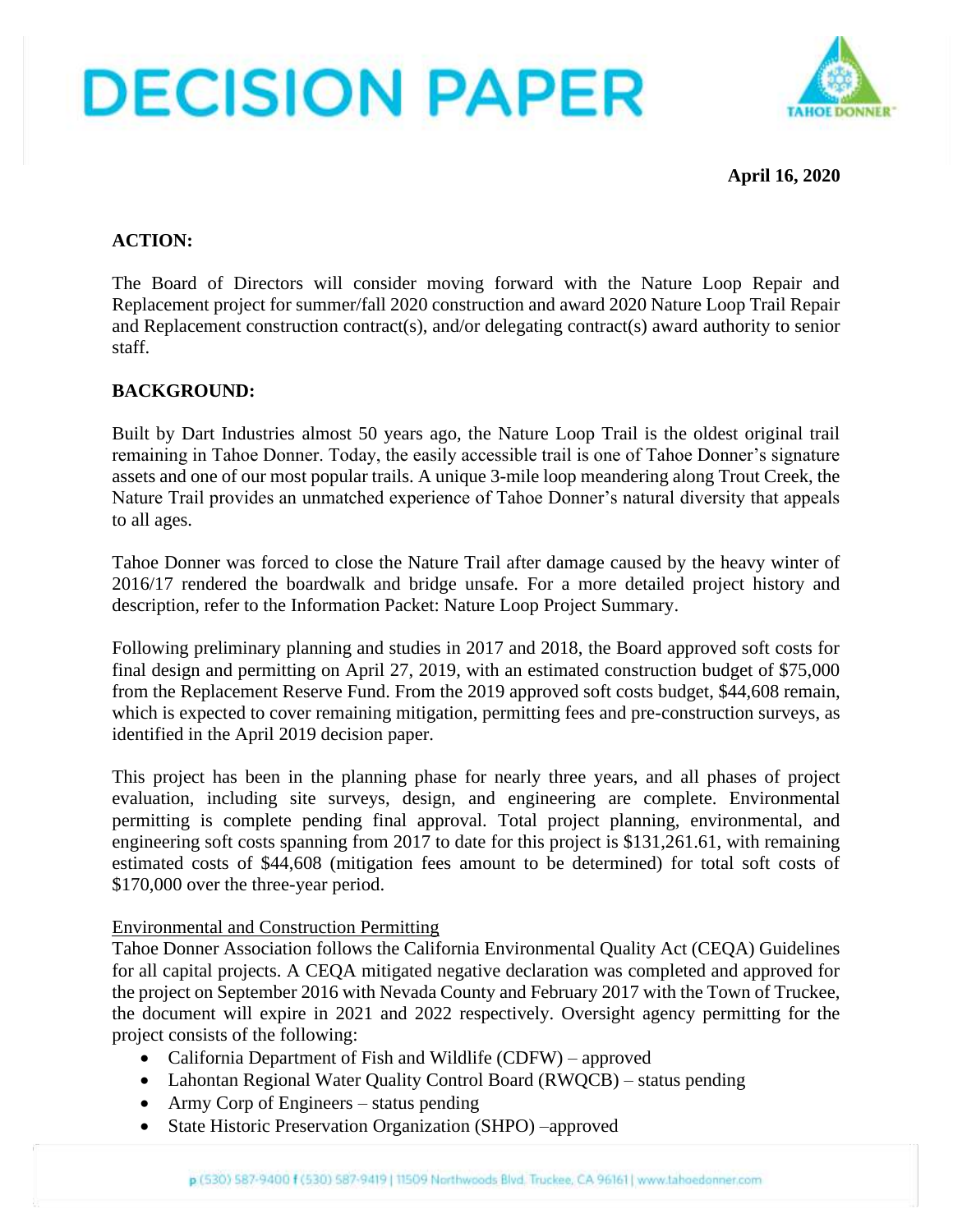## **DECISION PAPER**



• Town of Truckee (TOT) building permit - status pending

#### Final Design & Construction Bidding

Since summer of 2017, staff has worked with environmental consultants, engineers, and California regulatory agencies to plan and engineer the Nature Loop Trail Improvement Project. Plans were developed for the removal and replacement of the bridge and boardwalk structures. The design incorporates specialized construction techniques in order to comply with permitting agency guidelines within the environmentally sensitive project area.

The engineer's estimate for the project was \$588,585. A request for proposal (RFP) soliciting bids for the bridge and boardwalk removal and construction was sent to eight (8) qualified contractors on February 2, 2020. Five (5) bids were received ranging in price from \$635,042 to \$857,916; see bid comparison in Project Information packet. The bids were reviewed and evaluated based on cost, completeness, qualifications, experience, and timeline.

The top three candidates were interviewed and asked for value engineering options and price reducing solutions. The apparent low bidder is management's preferred choice based on qualifications, depth of knowledge, ability to construct all aspects of the project in-house and cost. Based on contract negotiation and value engineering solutions, final contract price will be less than bid price by at least \$80,000. The project team will continue value engineering efforts post contract award to potentially further improve the design and reduce costs.

The costliest parts of the construction project include the bridge and elevated walkway. As reviewed with the board in April 2019, staff and consultants have reviewed all options to minimize costs and think outside the box for solutions, including elimination of the north side of the trail, value engineering the elevated boardwalk and bridge, realignment of both boardwalk and bridge, as well as not do any repair and replacement. Ultimately, the decision was made to pursue final design and construction keeping the north side of the loop, including boardwalk and bridge, with a focus to value engineer to absolute needs for land management operations and trail users. Management performed a similar analysis following receipt of the construction bids and continues to recommend the project as scoped.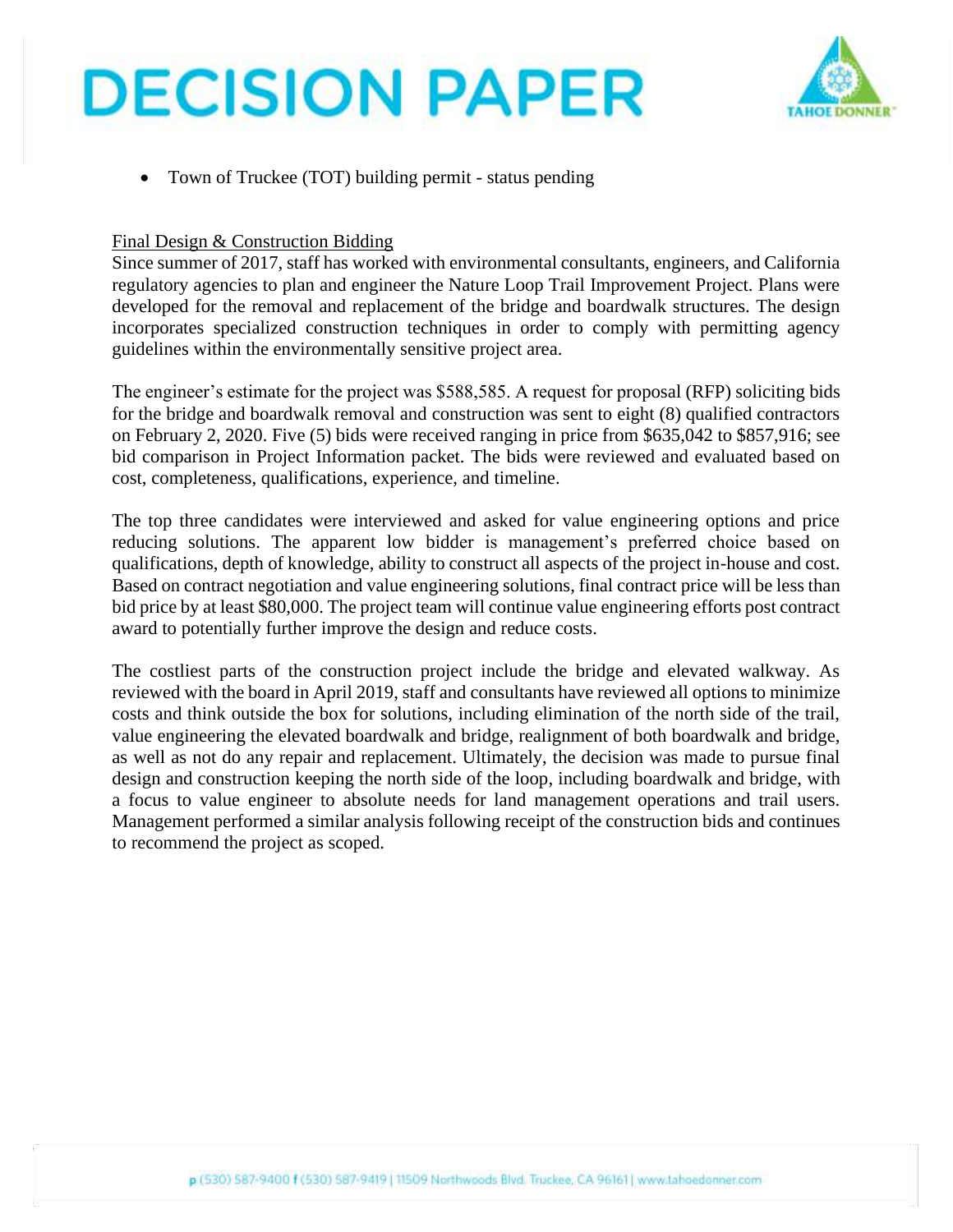



### Construction Cost Breakdown

Proposed construction 2020 project costs breakdown are:

| <b>Nature Loop Construction Costs</b>        |                         |  |
|----------------------------------------------|-------------------------|--|
| <b>Construction Contract</b>                 | Value based on contract |  |
|                                              | award                   |  |
| TDA In-House Project Activities & Management | \$<br>45,000.00         |  |
| <b>Construction Monitoring Services</b>      | \$<br>10,030.40         |  |
| Pre-Construciton BioSurveys                  | \$<br>7,500.00          |  |
| Subtotal                                     | <b>TBD</b>              |  |
| % Contingency                                | Recommending 10%        |  |
|                                              | minimum for project     |  |
| <b>TOTAL</b>                                 | 682,806.74              |  |
| Reserve Replacement Funds Available          | \$<br>683,935.00        |  |

The **total construction costs** to complete the project is **\$682,807 inclusive of 10% contingency.**

#### Funding

The Nature Loop Construction project will be funded utilizing Replacement Reserve Fund components budgeted in 2020 and accelerating the 2021 replacement reserve components. Six (6) individual components currently within the Reserve Study provide total saved project budget funds of \$683,935.

| RR Components For Nature Loop Repair Project |             |                 |  |  |
|----------------------------------------------|-------------|-----------------|--|--|
|                                              | Replacement | <b>Budgeted</b> |  |  |
| Component                                    | Year        | Cost            |  |  |
| Trail - Nature Loop - Bridge Replacement     | 2020        | \$152,942       |  |  |
| Trail - Nature Loop - Construction           | 2020        | \$285,491       |  |  |
| Trail - Nature Loop - Elevated Walkway       | 2020        | \$200,502       |  |  |
| <b>Trail Repair</b>                          | 2020        | \$20,000        |  |  |
| Trail - Nature Loop - Bridge Repair          | 2021        | \$20,000        |  |  |
| Trail - Nature Loop - Maintenance            | 2021        | \$5,000         |  |  |
| TOTAL                                        |             | \$683,935       |  |  |

#### **Options:**

## **1. Nature Loop Construction Approval 2020**

a. Approve the Nature Loop Repair and Replacement project utilizing available Replacement Reserve Funds with a budget not to exceed \$683,935, inclusive of a 10% contingency with intent to construct summer/fall of 2020.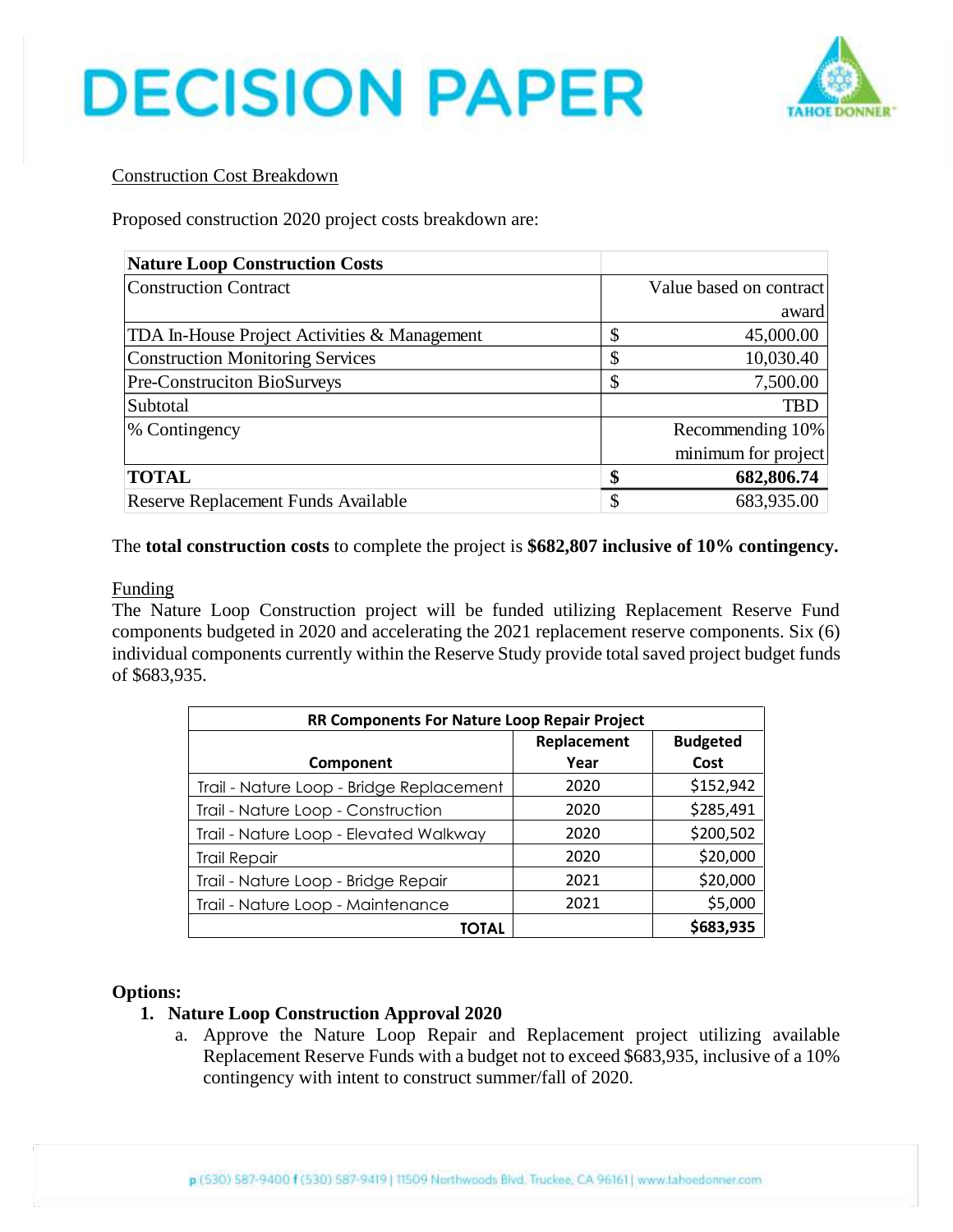



b. Consider awarding construction contract(s), and/or delegating contract(s) award authority to the Senior Transition Team (Annie Rosenfeld and Miguel Sloane) related to the 2020 Nature Loop Repair and Replacement project.

#### **2. Postpone Construction to 2021 – Pros and cons are:**

#### **Pros:**

- a. Gives opportunity for another grant cycle; however, we have been unsuccessful twice so odds are not in our favor.
- b. Shows temporary savings in RR funds during Covid-19 crisis.

#### **Cons:**

- a. Delays needed replacement and repair of Tahoe Donner assets, delaying restoration of forestry access and a highly used section of trail network.
- b. Forfeits the material savings resulting from the Covid-19 impact. We can negotiate these savings into final contract price with contracted construction company. Prices in 2021 unknown.
- c. We would need to rebid project. Unknown what 2021 brings; very likely that several trail projects will be delayed this season causing an compounding next year, increasing contractor demand and cost.
- d. A portion of the CEQA document expires in 2021. This gives Tahoe Donner no cushion for the project extending into 2022 without a permit extension. Permit extension fee unknown.
- e. Keeps the trail closed for two more summer seasons. Trail is closed from a risk management requirement. It has been a challenge to keep users out of the area regardless of signage and fencing. Trails are going to be highly valued and utilized during Covid-19. The sooner we can get this back open the better.
- f. Favorable low snow conditions onsite are a known quantity this year.

## **3. Permanently Close Most of the North Side of the Nature Loop**

Future costs and impacts are unknown but may include:

- **a.** Permanently close and decommission the entire nature trail loop using trail crews. This action would require heavy signage and fencing to keep trail users from trespassing on private property in order to avoid wetland environments or impacting unimproved wetland environments. Estimated Cost \$100 – 150K, possibly more.
- **b.** Reduce the likelihood of maintaining access as a trail loop through existing wetland environments and minimize the opportunity to protect this legacy trail.
- c. Cause future disruption of trespassers on private property as they attempt to complete the existing loop. Major fencing may be required to protect private property adjacent to the wetland area, conflicting with Tahoe Donner covenant rules.
- **d.** May require costly mitigation to existing damaged wetland environments as required by California regulatory agencies. Mitigation cost estimates are unknown, but likely to exceed \$20,000.
- **e.** Risks future cleanup and abatement orders from Lahontan Regional Water Quality Control Board due to destruction of environmentally sensitive wetland habitat by